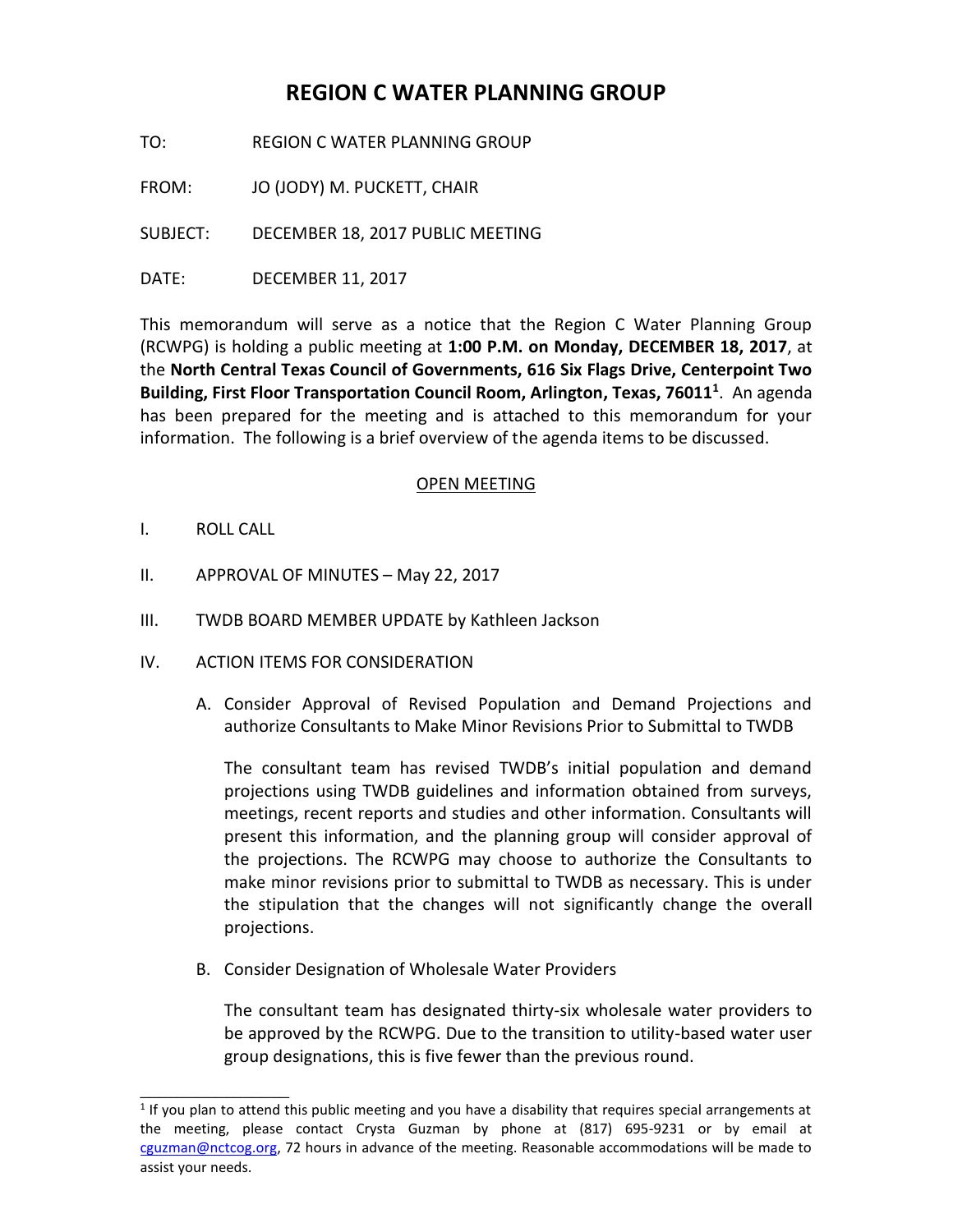C. Announcement of Vacancy for James Hotopp's position Representing Municipalities; Call for Nominations to Fill Vacancy, and Vote to Fill Vacancy

Mr. Hotopp submitted his resignation effective December 18, 2017. Mr. Hotopp has recommended Rick Shaffer, his current Alternate, as his replacement. Additional nominations from the planning group and the public will be accepted. RCWPG may take action to fill the position.

D. Receive Report from Nominating Committee for Slate of Officers for 2018; Consider Election of 2018 RCWPG Officers

The RCWPG nominating committee will present its recommendation for officers to serve during the calendar year 2018. The RCWPG will consider election of officers for the calendar year 2018.

E. Consider Resolution 17-1 Appointing a Region C Public Information Coordinator in accordance with the Public Information Act

The RCWPG will consider appointment of a Region C Public Information Coordination in accordance with the Public Information Act. Officers have recommended that the General Manager of TRA be authorized to designate a TRA employee(s) to fulfil the obligations of the Public Information Coordinator.

F. Consider Methodology for Identifying Potentially Feasible WMSs; Review of Methodology for Evaluating Water Management Strategies; Approve Both Methodologies

The consultant team has identified methodologies identifying potentially feasible WMSs and evaluating WMSs. The methodology for evaluating WMSs was considered at the last RCWPG public meeting and will be briefly reviewed during the presentation. Consultants will present this information, and the planning group will consider approval of the methodologies.

G. Consider Approval for TRA to Execute Contract Amendment with TWDB to include Additional Funds and updated TWDB Regional Planning Rules

The RCWPG to consider approval for TRA, the political subdivision, to execute contract amendments with TWDB. This will be under the stipulation that this will be limited to including additional funds and updating TWDB regional planning rules as necessary.

H. Consider Support of the Cities of Hudson Oak and Willow Park's requested Minor Amendment to the *2016 Region C Water Plan* and approve/authorize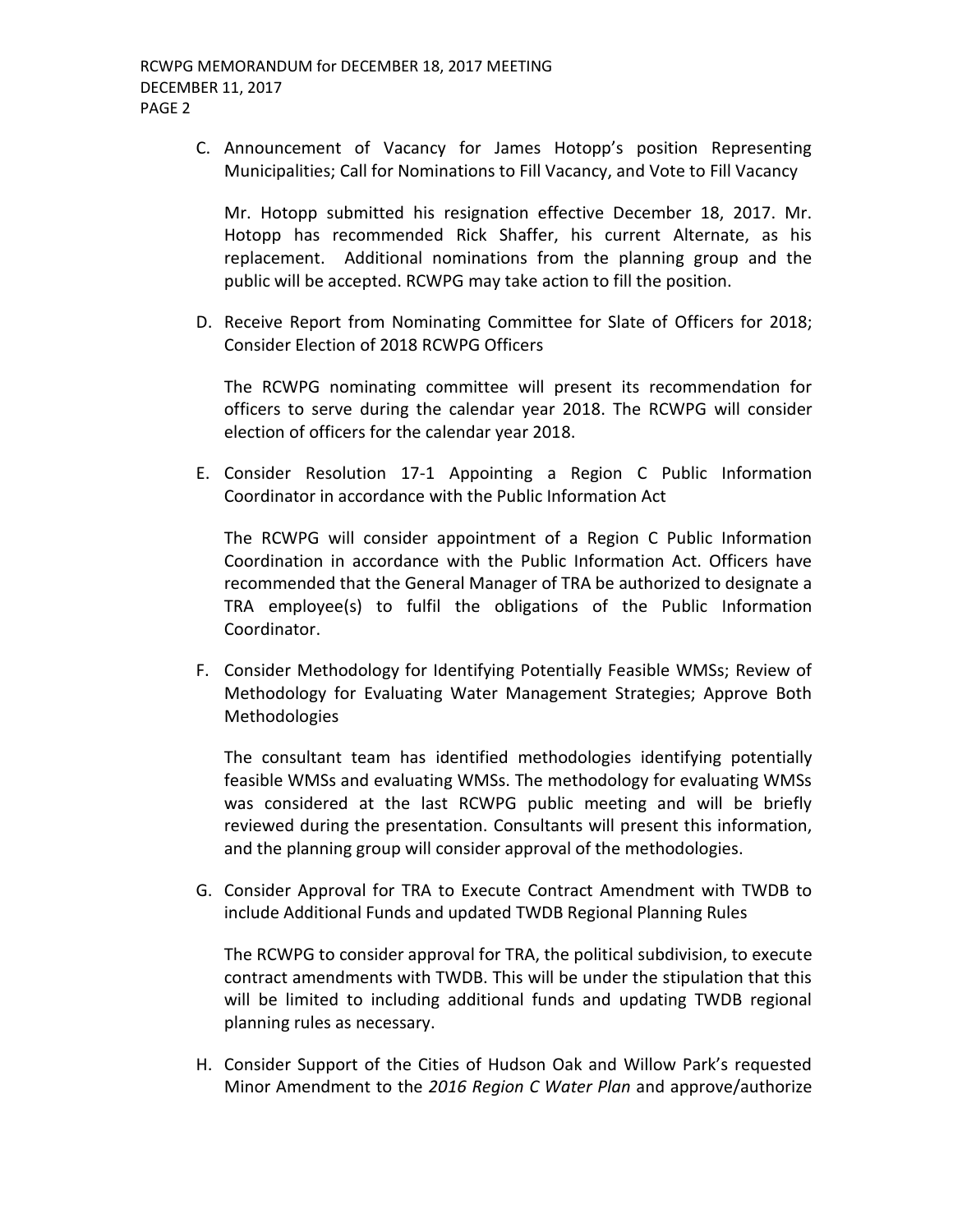the planning group to submit this amendment request to the TWDB along with a request for a minor amendment determination

Since the publication of the *2016 Region C Water Plan*, the cities have determined that it is in their best interest to modify their future water supply needs by obtaining potable drinking water from the City of Fort Worth, rather than the City of Weatherford as shown in the last regional plan. A representative of the cities will present information related to this request.

I. Consider Support of the City of Westlake's requested Minor Amendment to the *2016 Region C Water Plan* and approve/authorize the planning group to submit this amendment request to the TWDB along with a request for a minor amendment determination

The City of Westlake is currently seeking SWIFT funding for a project listed in the *2016 Region C Water Plan* but not included in the 2017 State Water Plan due to an error in the TWDB Regional Planning Database (DB17). The [\\$10M](https://2017.texasstatewaterplan.org/project/1129)  [project](https://2017.texasstatewaterplan.org/project/1129) is shown in DB17 with the title "Trophy Club, Westlake, Fort Worth – Phase I: Joint 36" Water Delivery Line Q-197", however the project was "associated" in DB17 only with Trophy Club and not Westlake. Consultants will present additional information related to this request.

## V. DISCUSSION ITEMS

- A. Schedule
- B. New and Removed WUGs
- C. Major Water Provider Designation
- D. Tasks 5A and 5B Reuse and Conservation
- E. Task 8 Unique Stream Segments, Unique Reservoir Sites, and Legislative Recommendations
- F. Legislative Updates
- G. Public Participation Strategies
- H. Next Steps

## VI. OTHER DISCUSSION

- A. Updates from the Chair
- B. Report from Regional Liaisons
- C. Report from Texas Water Development Board
- D. Report from Texas Department of Agriculture
- E. Report from Texas Parks and Wildlife Department
- F. Other Reports
- G. Confirm Date and Location of Next Meeting –Spring 2018, Potential Dates April 2 or 9; Fall 2018 Potential Dates Aug 13 or 20; 1pm, NCTCOG, 616 Six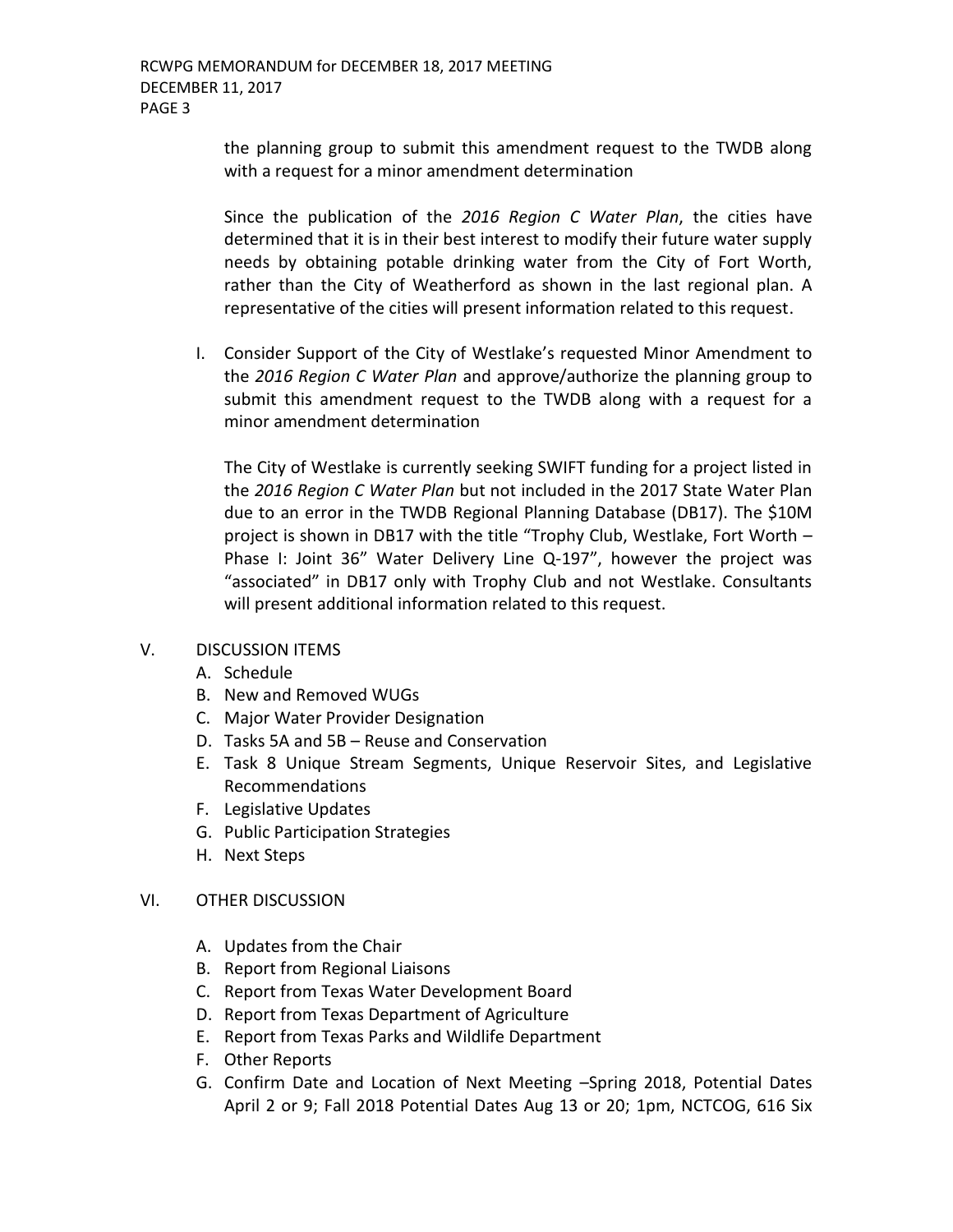Flags Drive, Centerpoint Two Building, First Floor Transportation Council Room, Arlington, Texas 76011

H. Public Comments

#### VII. ADJOURNMENT

The following items are enclosed with this memorandum:

- 1. RCWPG Agenda December 18, 2017
- 2. RCWPG Minutes May 22, 2017

cc: Mr. John Alford, Designated Alternate for David Bailey Ms. Fiona Allen, Designated Alternate for Kevin Ward Dr. Kenneth Banks, Designated Alternate for Tim Fisher Mr. Jay Barksdale, Designated Alternate for Bill Ceverha Judge Spanky Carter, Designated Alternate for G. K. Maenius Mr. Gary Clayton, Designated Alternate for Tom Woodward Ms. Wendy Chi-Babulal, Designated Alternate for John Carman Ms. Jennifer Harnish, Designated Alternate for Bob Riley Ms. Marion Henderson, Designated Alternate for Grace Darling Mr. Jim Oliver, Designated Alternate for Jack Stevens Mr. Kyle Pritchett, Designated Alternate for Connie Standridge Mr. Denis Qualls, Designated Alternate for Jody Puckett Mr. R.J. Muraski, Designated Alternate for Tom Kula Mr. Craig Schkade, Designated Alternate for Russell Laughlin Mr. Ron Sellman, Designated Alternate for Drew Satterwhite Mr. Rick Shaffer, Designated Alternate for James Hotopp Mr. Thomas Smith, Designated Alternate for Harold Latham Mr. Tim Welch, Designated Alternate for Steve Mundt Vacant, Designated Alternate for Chris Boyd Vacant, Designated Alternate for Gary Spicer Vacant, Designated Alternate for John Lingenfelter Vacant, Designated Alternate for Gary Douglas Ms. Connie Townsend, TWDB Mr. Darrell Dean, TDA Mr. Adam Whisenant, TPWD Mr. Curtis Campbell, Region B Representative Ms. Sharron Nabors, Region D Representative Mr. Walt Sears, Region D Administrator Mr. Mike Harbordt, Region I Representative Mr. Tom Gooch, Freese and Nichols, Inc. Ms. Amy Kaarlela, Freese and Nichols, Inc.